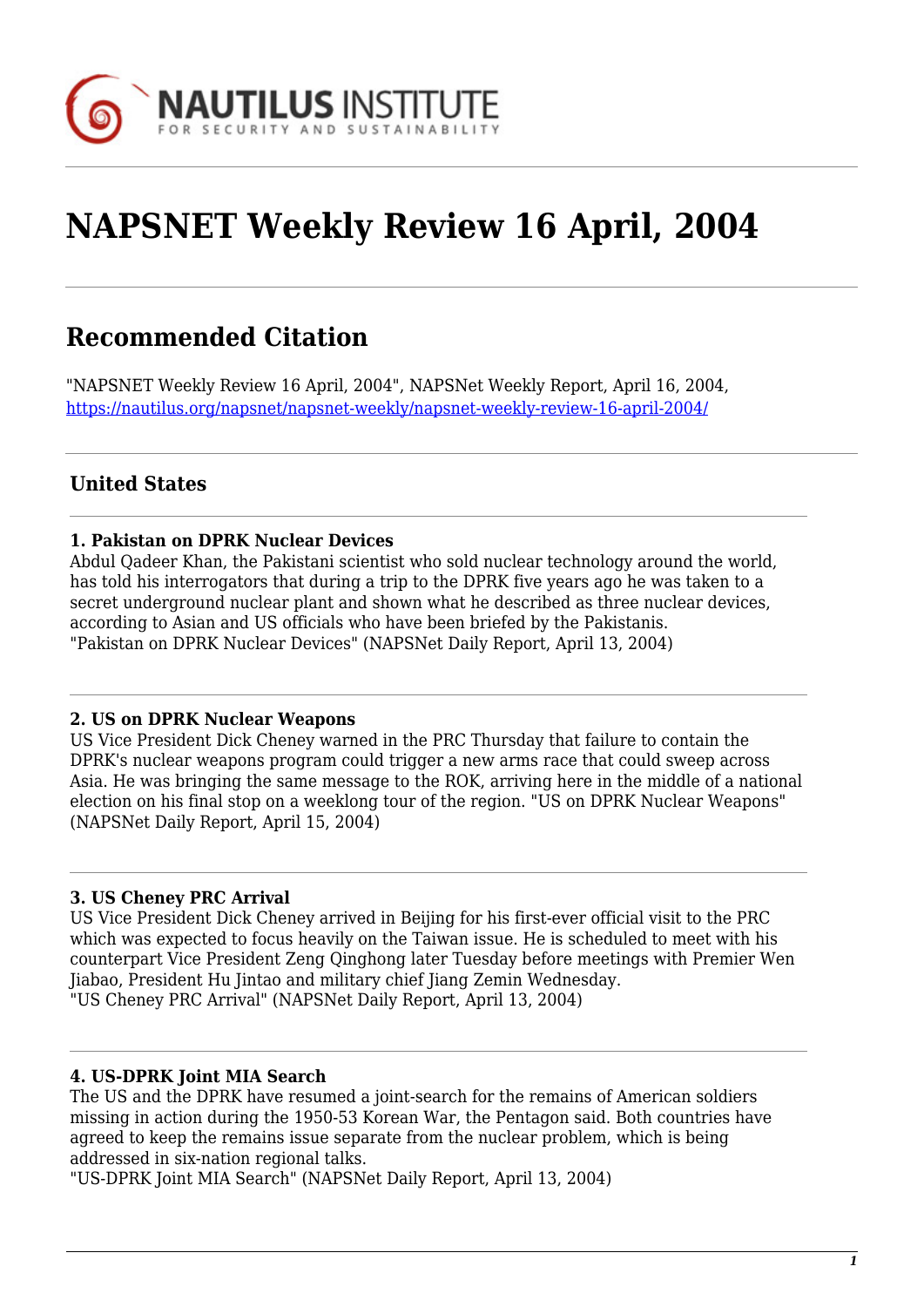## **Korean Peninsula**

#### **1. DPRK Working Groups**

The US will raise the issue of the DPRK's alleged uranium enrichment for nuclear arms as a priority at a proposed six-party working group meeting, a senior US official said in a recent interview. The US official said it may be difficult to hold a proposed working group meeting in April.

"DPRK Working Groups" (NAPSNet Daily Report, April 15, 2004)

#### **2. ROK Parliamentary Election**

The ROK began a new political era on Friday after a liberal party won a major election victory that ended conservative control of parliament and gave a vote of support to the impeached president. The Uri Party captured a majority in Thursday's election on a groundswell of support for President Roh Moo-hyun, tripling its seats.

"ROK Parliamentary Election" (NAPSNet Daily Report, April 16, 2004) "ROK Parliamentary Election" (NAPSNet Daily Report, April 15, 2004) "ROK Domestic Politics" (NAPSNet Daily Report, April 14, 2004) "ROK-US Relations" (NAPSNet Daily Report, April 16, 2004)

#### **3. ROK on Iraq Reconstruction**

The ROK plans to send 3,000 troops to Iraq by June. Those soldiers, on top of about 600 already in Iraq, will make the ROK's the third-largest national force in Iraq, after the US and Britain, and will amount to this country's biggest military expedition since the Vietnam War. "ROK on Iraq Reconstruction" (NAPSNet Daily Report, April 15, 2004)

#### **4. DPRK Domestic Politics**

The DPRK's No. 2 leader Jang Song-thaek was demoted last month over his criticism toward the DPRK's economic reform policies, a Japanese newspaper said Tuesday. "DPRK Domestic Politics" (NAPSNet Daily Report, April 13, 2004)

#### **5. DPRK Economic Development**

The DPRK's first 24-hour convenience store has opened in Pyongyang. The store sells bread, milk, beer, cigarettes and flowers as well as small furniture items at prices higher than ordinary stores in Pyongyang. The shop opened recently in Munsu-dong, a neighborhood densely populated with Pyongyang's foreign residents.

"DPRK Economic Development" (NAPSNet Daily Report, April 15, 2004)

#### **6. Russia on DPRK Railway Link**

ussia will not pressure the DPRK to help promote a proposed connection between the Trans-Korea Railway (TKR) and the Trans-Siberian Railway (TSR), Russian Ambassador to the ROK Teymuraz O. Ramishvili said Tuesday. Ramishvili said the proposed link between the TKR and TSR should be resolved through a diplomatic compromise rather than external pressure. "Russia on DPRK Railway Link" (NAPSNet Daily Report, April 13, 2004)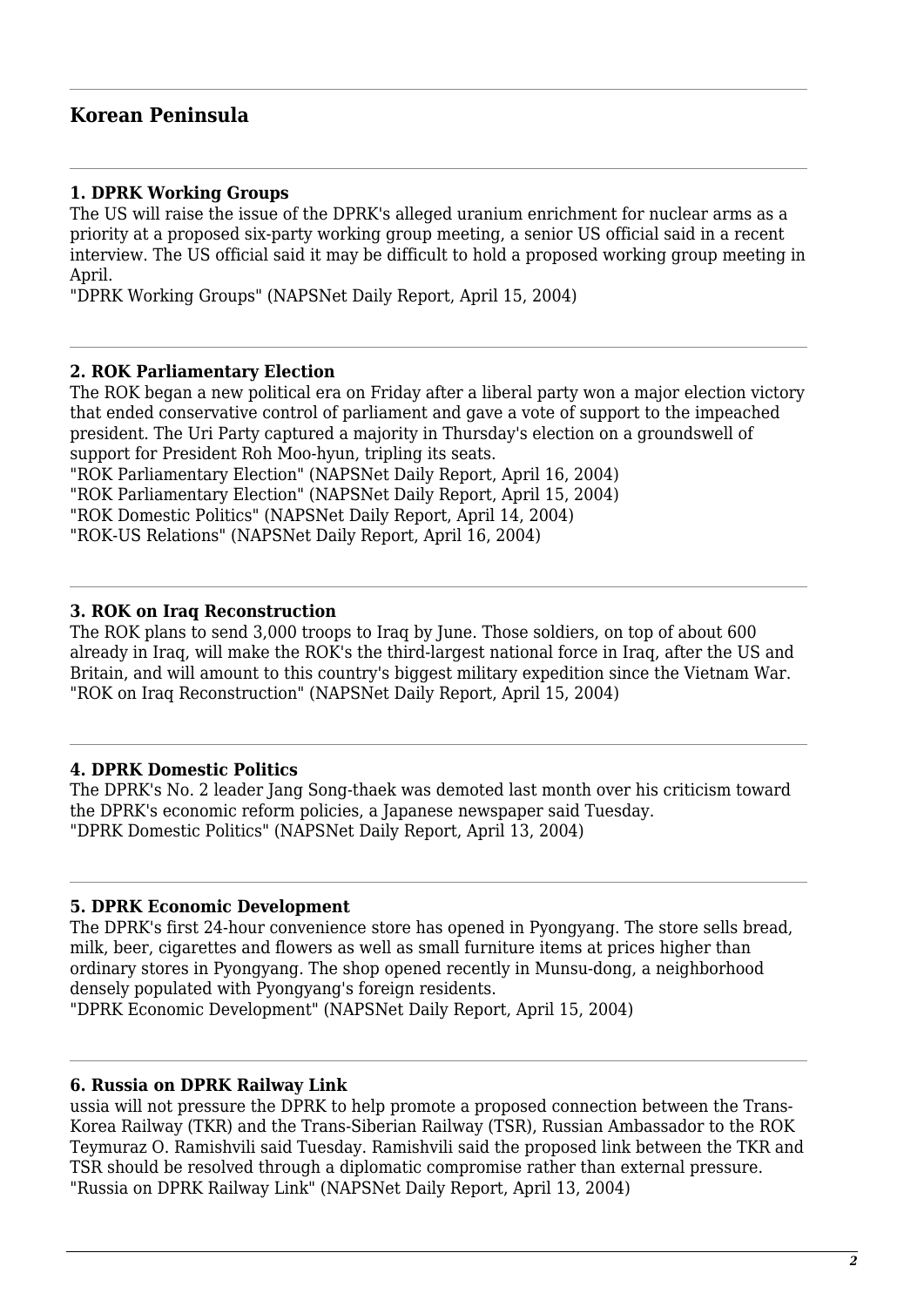#### **7. US DMZ Presence**

The US military will relinquish a key outpost along the tense frontier with the DPRK this year as part of a force reshuffle on the divided Korean Peninsula, a US military official said Tuesday. The turnover of Observation Post Ouellette means that US troops will no longer patrol the tense border, except for a small contingent at the truce village of Panmunjom. Duties will be handed over to the ROK. "US DMZ Presence" (NAPSNet Daily Report, April 13, 2004)

### **People's Republic of China**

#### **1. PRC on Taiwan Presidential Elections**

The PRC launched its biggest barrage against Taiwan since the island's presidential election last month, warning against any move towards independence from the mainland. While a ranking government spokesman declared the PRC's lack of faith in president-reelect Chen Shui-bian, top leaders sought to enlist US support on the issue in talks with visiting US Vice President Dick Cheney.

"PRC on Taiwan Presidential Elections" (NAPSNet Daily Report, April 14, 2004)

#### **2. PRC UN Human Rights Censure**

The PRC's wariness of the internet has led to abuses, the US says the PRC has evaded censure on its human rights record after the UN's Commission on Human Rights blocked a vote on a resolution criticizing Beijing. The US, which sponsored the resolution, wanted the UN to condemn the PRC for restrictions on freedom of assembly and expression. But 28 member states sided with the PRC against the motion, with 16 voting with the US and nine abstentions.

"PRC UN Human Rights Censure" (NAPSNet Daily Report, April 15, 2004)

#### **3. Hong Kong Democratic Reform**

Pro-democracy lawmakers say they will use a rare meeting with Hong Kong's leader to demand an explanation for his submission to that the territory is not ready for universal suffrage. Chief Executive Tung Chee-hwa will meet 21 pro-democracy legislators a day after telling the PRC in a report that the former British colony should have universal suffrage, but not yet.

"Hong Kong Democratic Reform" (NAPSNet Daily Report, April 16, 2004) "Hong Kong Democratization" (NAPSNet Daily Report, April 15, 2004)

#### **4. Cheney PRC Visit**

US Vice President Dick Cheney has underlined US hopes for greater efforts by the PRC to end the DPRK's nuclear weapons program by presenting the PRC with new evidence suggesting the DPRK has already built some atomic bombs. "Time is not necessarily on our side ... We think it's important to move forward aggressively," a senior US official stated after talks between Cheney and top PRC leaders in Beijing on Wednesday. "Cheney PRC Visit" (NAPSNet Daily Report, April 14, 2004)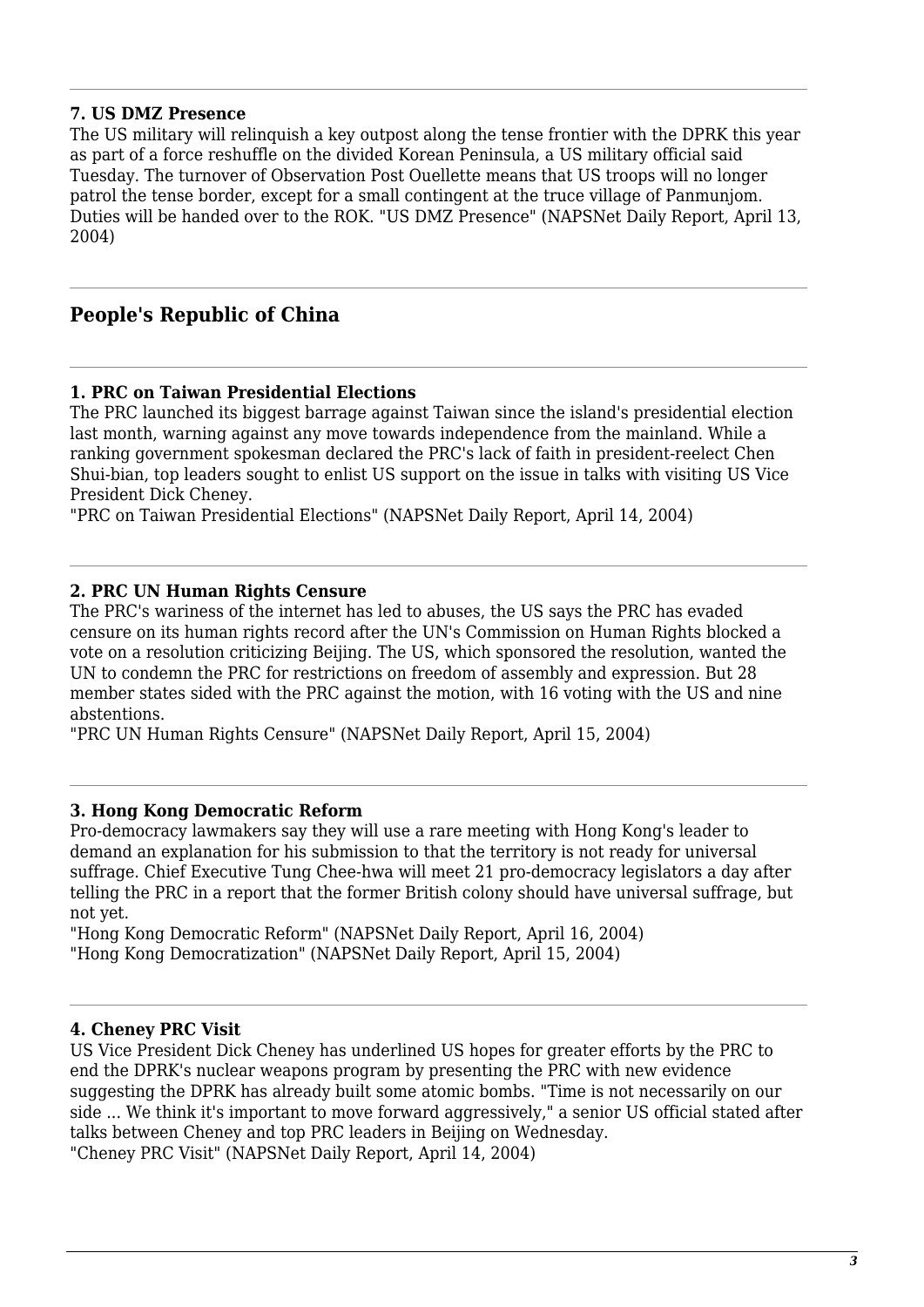#### **5. US-Taiwan Relations**

The Taiwan Ministry of Foreign Affairs (MOFA) is closely monitoring US Vice President Dick Cheney's current visit to the PRC. Cheney arrived in Beijing that day on the second leg of an East Asian tour after a four-day trip to Tokyo. Shih said the Bush administration fully understands Taiwan's concern about Cheney's Beijing visit. "US-Taiwan Relations" (NAPSNet Daily Report, April 14, 2004)

# **6. Taiwan PAC-3 Anti-Missile Purchase**

Taiwan will buy advanced anti-missile systems from the US in June to counter the threat from hundreds of warheads pointed at them by the PRC. The defense ministry plans to buy antimissile weapons, including six Patriot PAC-3 missiles, worth T\$100 billion (\$3 billion). The order is part of a huge weapons deal offered by President Bush to Taiwan in 2001. "Taiwan PAC-3 Anti-Missile Purchase" (NAPSNet Daily Report, April 13, 2004)

#### **7. PRC Nuclear Materials Export**

The PRC is set to join a multilateral group which controls the export of nuclear materials and technology. The PRC also attended as an observer for the first time at a meeting in Paris in February of the Missile Technology Control Regime, another global institution aimed at preventing exports to countries outside the group's safeguards.

"PRC Nuclear Materials Export" (NAPSNet Daily Report, April 13, 2004)

#### **8. PRC-Canada Relations**

The PRC warned Canada it was fanning separatism and making a "drastic departure" in policy after Prime Minister Paul Martin agreed to meet Tibet's spiritual leader the Dalai Lama. In a strongly worded statement, the PRC embassy in Ottawa pointedly compared the Tibetan issue with Canada's past struggle to prevent francophone Quebec province going it alone.

"PRC-Canada Relations" (NAPSNet Daily Report, April 14, 2004)

# **Japan**

### **1. Iraq Japanese Hostage Recovery**

Three Japanese held hostage in Iraq for a week were resting in Dubai Friday night from their ordeal after arriving in the Gulf emirate to an emotional welcome from Japanese reporters who got only a glimpse of them Noriaki Imai, 18, Nahoko Takato, 34, and Soichiro Koriyama, 32, were undergoing medical check-ups at the American Hospital here and reported to be "relatively fine" by the Japanese official who headed a Amman-based task force in charge of seeking their release.

"Iraq Japanese Hostage Recovery" (NAPSNet Daily Report, April 16, 2004) "Japan on Iraq Hostage Situation" (NAPSNet Daily Report, April 15, 2004) "Iraq Japan Abductions" (NAPSNet Daily Report, April 15, 2004)

"Iraq Japan Abductions" (NAPSNet Daily Report, April 14, 2004)

"Iraq PRC Hostage Release" (NAPSNet Daily Report, April 13, 2004)

"Iraq Japanese Hostage Situation" (NAPSNet Daily Report, April 13, 2004)